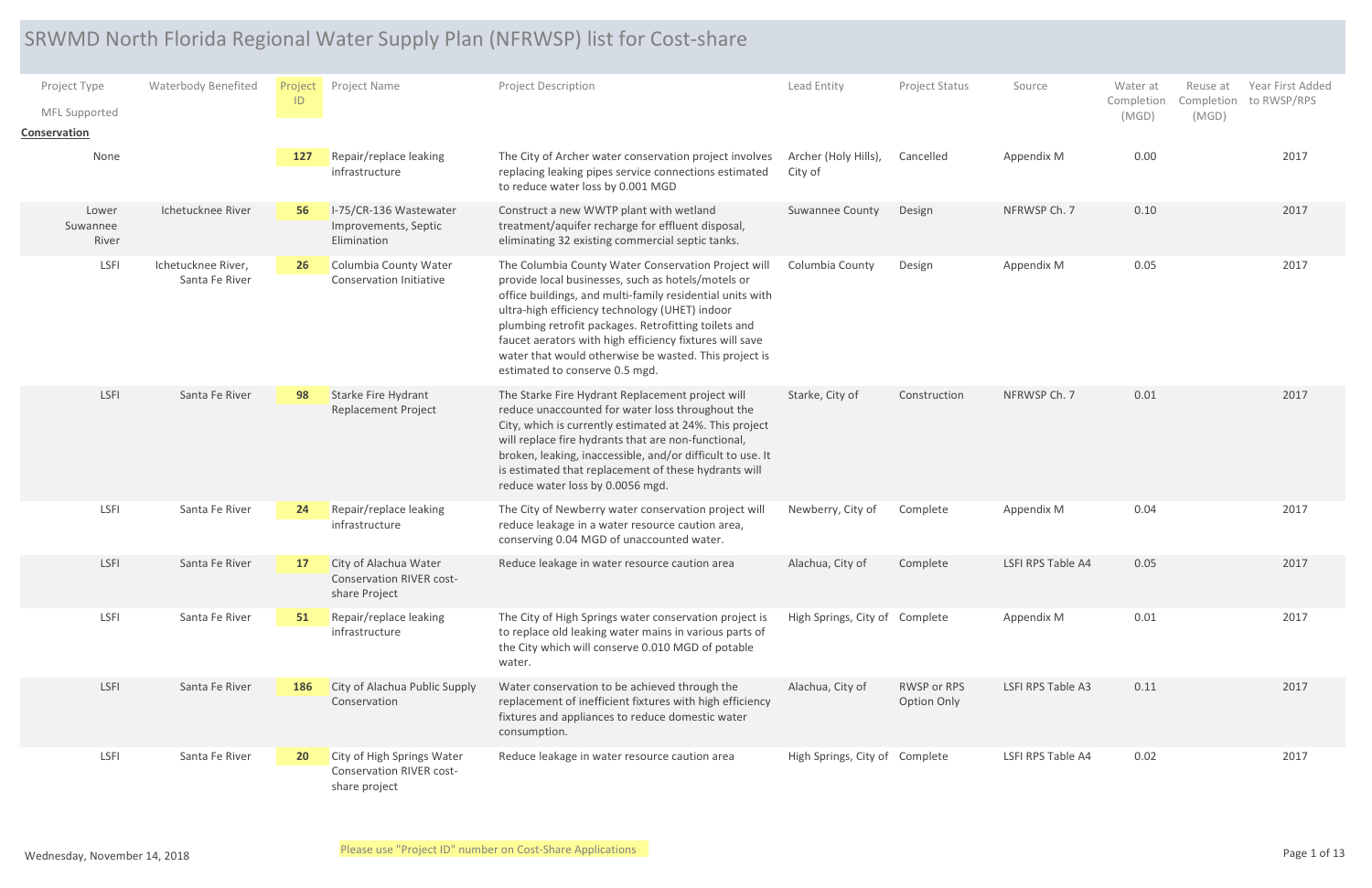| Project Type                  | <b>Waterbody Benefited</b>           | Project   | Project Name                                                                                                                                                | <b>Project Description</b>                                                                                                                                                                                                                                                                                                                                                                                                                                                                                                             | Lead Entity                                                                   | Project Status                    | Source            | Water at            | Reuse at | Year First Added       |
|-------------------------------|--------------------------------------|-----------|-------------------------------------------------------------------------------------------------------------------------------------------------------------|----------------------------------------------------------------------------------------------------------------------------------------------------------------------------------------------------------------------------------------------------------------------------------------------------------------------------------------------------------------------------------------------------------------------------------------------------------------------------------------------------------------------------------------|-------------------------------------------------------------------------------|-----------------------------------|-------------------|---------------------|----------|------------------------|
| MFL Supported<br>Conservation |                                      | ID        |                                                                                                                                                             |                                                                                                                                                                                                                                                                                                                                                                                                                                                                                                                                        |                                                                               |                                   |                   | Completion<br>(MGD) | (MGD)    | Completion to RWSP/RPS |
| LSFI                          | Santa Fe River                       | 188       | <b>High Springs Public Supply</b><br>Conservation                                                                                                           | Water conservation to be achieved through the<br>replacement of inefficient fixtures with high efficiency<br>fixtures and appliances to reduce domestic water<br>consumption.                                                                                                                                                                                                                                                                                                                                                          | High Springs, City of                                                         | RWSP or RPS<br><b>Option Only</b> | LSFI RPS Table A3 | 0.04                |          | 2017                   |
| LSFI                          | Santa Fe River                       | <b>19</b> | City of Hampton Water<br>Supply Improvement Project                                                                                                         | The City of Hampton Water Supply Improvement and<br>Conservation project will increase water conservation,<br>improve water service quality and reliability, and<br>improve fire protection. The project includes water<br>meter replacements, installation of isolation valves,<br>water storage tank repair, improved access to fire<br>hydrants, and if funds are available, water main<br>relocation. Meter improvements will conserve<br>approximately 60 gallons per day. This project is<br>estimated to be completed mid-2018. | Hampton, City of                                                              | Construction                      | Appendix M        | 0.00                |          | 2017                   |
| LSFI                          | Santa Fe River,<br>Ichetucknee River | 132       | Santa Fe Springs - Nursery<br><b>Water Conservation (Task 4</b><br>S0796)                                                                                   | Assist nurseries in the conversion of overhead<br>irrigation to micro spray or drip irrigation systems to<br>reduce groundwater use                                                                                                                                                                                                                                                                                                                                                                                                    | Suwannee River<br>Partnership,<br>Alachua County,<br>Producers                | RWSP or RPS<br><b>Option Only</b> | LSFI RPS Table A2 | 0.00                |          | 2017                   |
| LSFI                          | Santa Fe River,<br>Ichetucknee River | 191       | Live Oak Public Supply<br>Conservation                                                                                                                      | Water conservation to be achieved through the<br>replacement of inefficient fixtures with high efficiency<br>fixtures and appliances to reduce domestic water<br>consumption.                                                                                                                                                                                                                                                                                                                                                          | Live Oak, City of                                                             | RWSP or RPS<br>Option Only        | LSFI RPS Table A3 | 0.10                |          | 2017                   |
| LSFI                          | Santa Fe River,<br>Ichetucknee River | 88        | <b>Potable Water and Central</b><br><b>Wastewater System</b><br>Improvements (Newberry)                                                                     | Replace existing water and wastewater lines to a<br>community within close proximity to the City of<br>Newberry's historic district. Conserve water by<br>eliminating losses in broken pipes.                                                                                                                                                                                                                                                                                                                                          | Newberry, City of                                                             | Construction                      | Table A3          | 0.00                |          | <b>NA</b>              |
| LSFI                          | Santa Fe River,<br>Ichetucknee River | 189       | Lake Butler Public Supply<br>Conservation                                                                                                                   | Water conservation to be achieved through the<br>replacement of inefficient fixtures with high efficiency<br>fixtures and appliances to reduce domestic water<br>consumption.                                                                                                                                                                                                                                                                                                                                                          | Lake Butler, City of                                                          | RWSP or RPS<br>Option Only        | LSFI RPS Table A3 | 0.03                |          | 2017                   |
| LSFI                          | Santa Fe River,<br>Ichetucknee River | 177       | Agricultural Water<br><b>Conservation Potential:</b><br><b>Efficiency Improvements</b><br>(Plant Nurseries)                                                 | Implementation of efficiency improvements to<br>existing irrigation systems. This reduces overall<br>consumption.                                                                                                                                                                                                                                                                                                                                                                                                                      | Alachua, Bradford,<br>Columbia, Gilchrist,<br>Union, and<br>Suwannee counties | RWSP or RPS<br>Option Only        | LSFI RPS Table A2 | 1.10                | 0.00     | 2017                   |
| LSFI                          | Santa Fe River,<br>Ichetucknee River | 176       | Agricultural Water<br><b>Conservation Potential:</b><br><b>Efficiency Improvements</b><br>("Farms" – Row crops,<br>irrigated pasture, fruit crops,<br>etc.) | Implementation of efficiency improvements to<br>existing irrigation systems. This reduces overall<br>consumption.                                                                                                                                                                                                                                                                                                                                                                                                                      | Alachua, Bradford,<br>Columbia, Gilchrist,<br>Union, and<br>Suwannee counties | Construction                      | LSFI RPS Table A2 | 4.30                | 0.00     | 2017                   |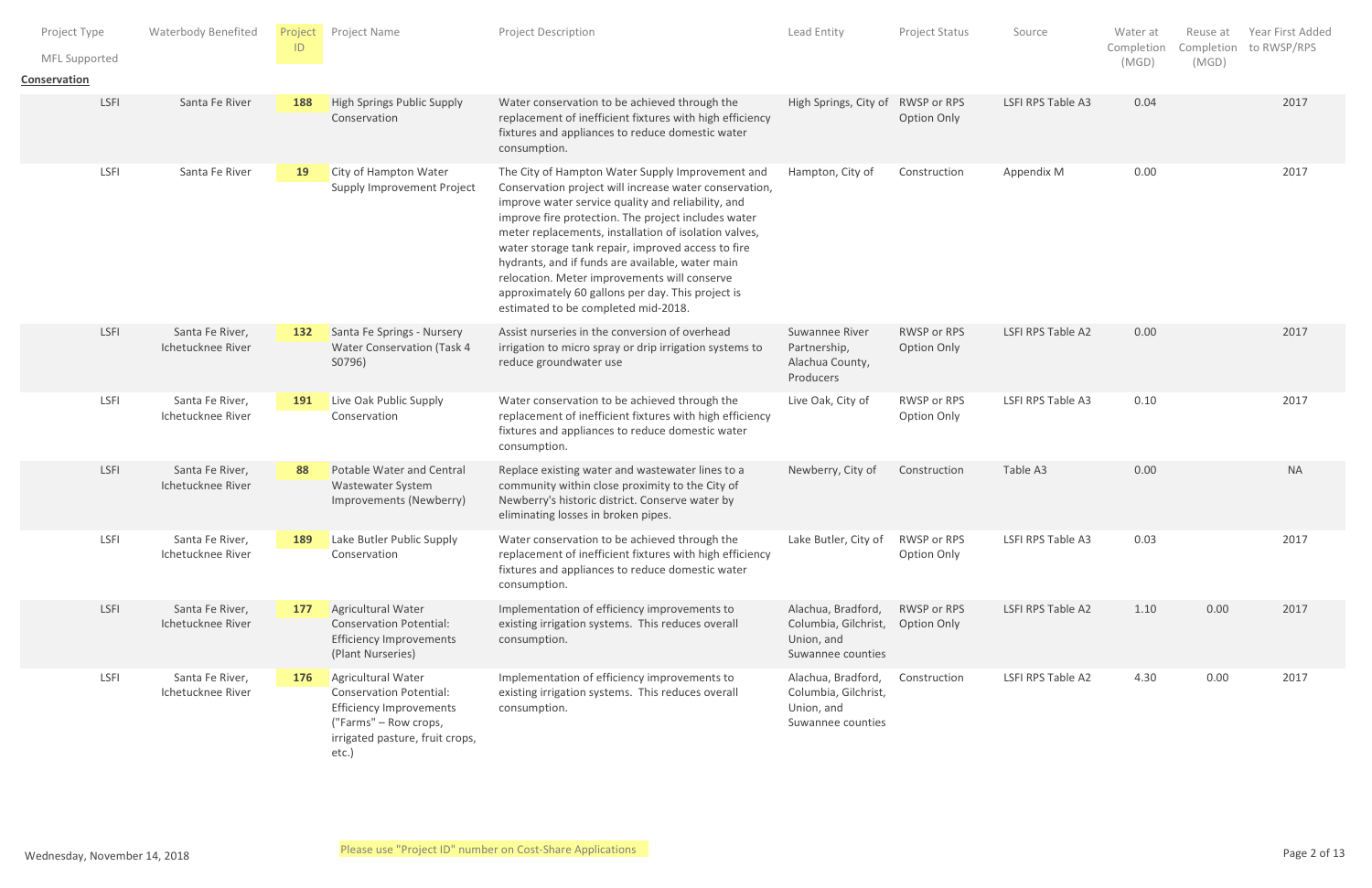| Project Type                  |             | <b>Waterbody Benefited</b>           | ID         | Project Project Name                                                                                                                                          | <b>Project Description</b>                                                                                                                                                                       | Lead Entity                                                                               | Project Status                    | Source            | Water at<br>Completion | Reuse at | Year First Added<br>Completion to RWSP/RPS |
|-------------------------------|-------------|--------------------------------------|------------|---------------------------------------------------------------------------------------------------------------------------------------------------------------|--------------------------------------------------------------------------------------------------------------------------------------------------------------------------------------------------|-------------------------------------------------------------------------------------------|-----------------------------------|-------------------|------------------------|----------|--------------------------------------------|
| MFL Supported<br>Conservation |             |                                      |            |                                                                                                                                                               |                                                                                                                                                                                                  |                                                                                           |                                   |                   | (MGD)                  | (MGD)    |                                            |
|                               | <b>LSFI</b> | Santa Fe River,<br>Ichetucknee River | <b>192</b> | Newberry Public Supply<br>Conservation                                                                                                                        | Water conservation to be achieved through the<br>replacement of inefficient fixtures with high efficiency<br>fixtures and appliances to reduce domestic water<br>consumption.                    | Newberry, City of                                                                         | RWSP or RPS<br><b>Option Only</b> | LSFI RPS Table A3 | 0.05                   |          | 2017                                       |
|                               | LSFI        | Santa Fe River,<br>Ichetucknee River | 193        | <b>Starke Public Supply</b><br>Conservation                                                                                                                   | Water conservation to be achieved through the<br>replacement of inefficient fixtures with high efficiency<br>fixtures and appliances to reduce domestic water<br>consumption.                    | Starke, City of                                                                           | RWSP or RPS<br>Option Only        | LSFI RPS Table A3 | 0.08                   |          | 2017                                       |
|                               | LSFI        | Santa Fe River,<br>Ichetucknee River | 194        | <b>SRWMD CII Conservation</b><br>Potential                                                                                                                    | Water conservation to be achieved through the<br>replacement of inefficient fixtures with high efficiency<br>fixtures to reduce commercial water consumption.                                    | Columbia County                                                                           | RWSP or RPS<br><b>Option Only</b> | LSFI RPS Table A3 |                        |          | 2017                                       |
|                               | LSFI        | Santa Fe River,<br>Ichetucknee River | 195        | <b>Water-wise Florida</b><br>Landscape - Inground:<br>Alachua County                                                                                          | Encourage local municipalities & governments to<br>enact ordinances that promote Florida friendly<br>landscaping to reduce irrigation demands.                                                   | Alachua County                                                                            | RWSP or RPS<br>Option Only        | LSFI RPS Table A3 | 1.90                   |          | 2017                                       |
|                               | LSFI        | Santa Fe River,<br>Ichetucknee River | <b>196</b> | <b>Targeted Residential Water</b><br><b>Conservation BMPs: LDR</b><br>Modifications - Alachua<br>County                                                       | Through the promotion and adoption of low impact<br>development practices with local municipalities and<br>governments this approach can lessen the impact of<br>water demands in future growth. | Alachua County                                                                            | RWSP or RPS<br><b>Option Only</b> | LSFI RPS Table A3 | 1.80                   |          | 2017                                       |
|                               | LSFI        | Santa Fe River,<br>Ichetucknee River | 179        | Agricultural Water<br><b>Conservation Potential:</b><br>Phase II Irrigation<br>Improvements (Plant<br>Nurseries)                                              | Implementation of efficiency improvements to<br>existing irrigation systems. This reduces overall<br>consumption.                                                                                | Alachua, Bradford,<br>Columbia, Gilchrist, Option Only<br>Union, and<br>Suwannee counties | RWSP or RPS                       | LSFI RPS Table A2 | 1.30                   | 0.00     | 2017                                       |
|                               | LSFI        | Santa Fe River,<br>Ichetucknee River | 178        | Agricultural Water<br><b>Conservation Potential:</b><br>Phase II Irrigation<br>Improvements ("Farms" - Row<br>crops, irrigated pasture, fruit<br>crops, etc.) | Implementation of efficiency improvements to<br>existing irrigation systems. This reduces overall<br>consumption.                                                                                | Alachua, Bradford,<br>Columbia, Gilchrist,<br>Union, and<br>Suwannee counties             | Construction                      | LSFI RPS Table A2 | 1.70                   | 0.00     | 2017                                       |
|                               | LSFI        | Santa Fe River,<br>Ichetucknee River | <b>190</b> | Lake City Public Supply<br>Conservation                                                                                                                       | Water conservation to be achieved through the<br>replacement of inefficient fixtures with high efficiency<br>fixtures and appliances to reduce domestic water<br>consumption.                    | Lake City, City of                                                                        | RWSP or RPS<br>Option Only        | LSFI RPS Table A3 | 0.32                   |          | 2017                                       |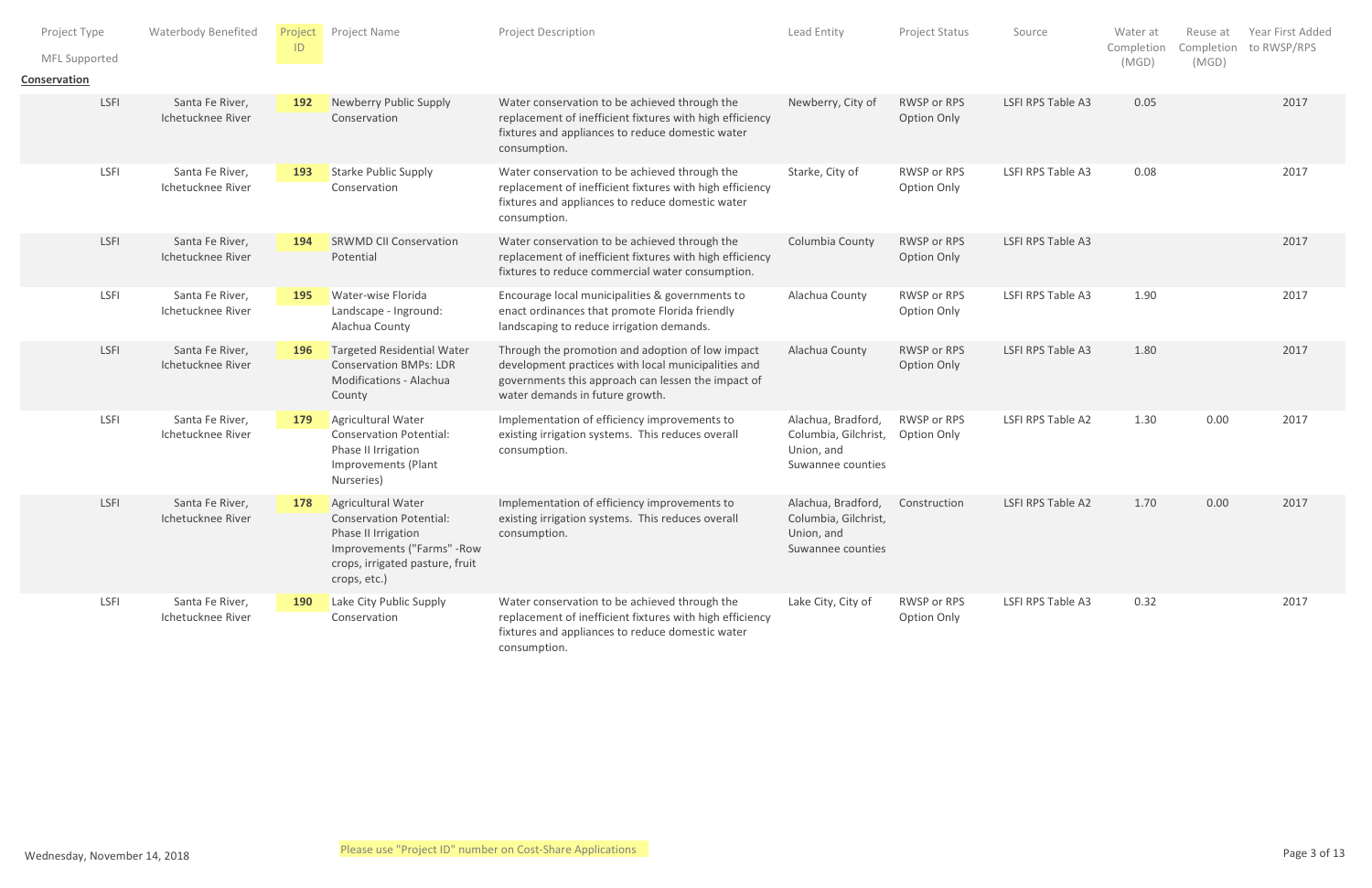| Project Type<br>MFL Supported<br>Conservation | <b>Waterbody Benefited</b> | Project<br>ID   | Project Name                                                                 | Project Description                                                                                                                                                                                                                                                                                                                                                                                                                                                                                                                                                                                                                                                               | Lead Entity                  | Project Status             | Source            | Water at<br>Completion<br>(MGD) | Reuse at<br>Completion<br>(MGD) | Year First Added<br>to RWSP/RPS |
|-----------------------------------------------|----------------------------|-----------------|------------------------------------------------------------------------------|-----------------------------------------------------------------------------------------------------------------------------------------------------------------------------------------------------------------------------------------------------------------------------------------------------------------------------------------------------------------------------------------------------------------------------------------------------------------------------------------------------------------------------------------------------------------------------------------------------------------------------------------------------------------------------------|------------------------------|----------------------------|-------------------|---------------------------------|---------------------------------|---------------------------------|
| LSFI                                          | UFA - Alachua<br>County    | 59              | Infiltrative Wetlands for<br>WWTF Effluent Treatment /<br>Disposal (Phase 1) | Project will involve the conversion of the City of High<br>Spring's existing effluent sprayfield into infiltration<br>wetlands. Initial phase of the project would involve<br>the design and permitting of approximately 20 acres<br>(10 lined, 10 unlined) of infiltrative wetlands having a<br>total treatment/disposal capacity of 0.48 MGD. Only<br>10 acres would be constructed in Phase 1 which<br>would provide sufficient capacity for the City's current<br>wastewater treatment capacity of 0.24 MGD. Phase 2<br>would be constructed concurrently with the planned<br>expansion of the City's WWTF to 0.48 MGD. The<br>project is located within the Santa BMAP area. | High Springs, City of Design |                            | NFRWSP Ch. 7      | 0.24                            |                                 | 2017                            |
| Levy Blue /<br>Wacasassa<br>River             | UFA - Alachua<br>County    | <b>110</b>      | <b>University Oaks Water</b><br>System - Phase 3                             | Replacement of approximately 2,350 LF of 6"<br>watermain that will provide service to 15 customers<br>within a subdivision 3 miles northeast of Bronson. This<br>is phase 3 of a multi-phase project; phases 1 and 2<br>were funded through a single District RIVER Cost-<br>Share grant in the 2015 cycle. This project is<br>estimated to conserve .019 mgd. This project was<br>recently funded through the District's RIVER cost-<br>share program in August 2017.                                                                                                                                                                                                            | Levy County                  | Design                     | Appendix M        | 0.02                            |                                 | 2017                            |
| LSFI                                          | UFA - Bradford<br>County   | 117             | <b>Water Supply Booster Pump</b><br><b>Station Replacement</b>               | Replacement of a failing potable water booster<br>pumping station, ensuring the City of Hamption can<br>provide sufficient flow during a fire event that would<br>potentially create high demand within the system.<br>These improvements are also expected to reduce<br>maintenance and operations costs by 30% and cut<br>utility costs by more than 50%.                                                                                                                                                                                                                                                                                                                       | Hampton, City of             | Design                     | NFRWSP Ch. 7      |                                 |                                 | 2017                            |
| None                                          | UFA - Bradford<br>County   | 149             | <b>Automated Meter Reading</b>                                               | This project will install existing standard water meters<br>with automated meter readers (AMR).                                                                                                                                                                                                                                                                                                                                                                                                                                                                                                                                                                                   | Starke, City of              | RWSP or RPS<br>Option Only | Appendix M        | 0.08                            |                                 | 2017                            |
| LSFI                                          | UFA - Columbia<br>County   | <b>187</b>      | <b>Archer Public Supply</b><br>Conservation                                  | Water conservation to be achieved through the<br>replacement of inefficient fixtures with high efficiency<br>fixtures and appliances to reduce domestic water<br>consumption.                                                                                                                                                                                                                                                                                                                                                                                                                                                                                                     | Archer, City of              | RWSP or RPS<br>Option Only | LSFI RPS Table A3 | 0.03                            |                                 | 2017                            |
| LSFI                                          | UFA - Columbia<br>County   | 150             | Decentralization of Boilers                                                  | This project will replace the existing steam system<br>with a campus-wide decentralized system utilizing<br>high efficiency boilers producing no steam and<br>condensation eliminating water use.                                                                                                                                                                                                                                                                                                                                                                                                                                                                                 | Florida Gateway<br>College   | RWSP or RPS<br>Option Only | Appendix M        | 0.00                            |                                 | 2017                            |
| LSFI                                          | UFA - Columbia<br>County   | 200             | <b>Columbia County Water</b><br>Initiative                                   | Replace existing "high flow" toilets with ultra-low flow<br>toilets. Also replace shower heads and sink aerators<br>with high efficiency units.                                                                                                                                                                                                                                                                                                                                                                                                                                                                                                                                   | SRWMD                        | Cancelled                  | Appendix M        | 0.06                            |                                 | 2017                            |
| <b>LSFI</b>                                   | UFA - Columbia<br>County   | 25 <sub>2</sub> | Columbia County Jail Indoor<br>Retrofit                                      | Replace existing "high flow" toilets with ultra-low flow<br>toilets. Also replace shower heads and sink aerators<br>with high efficiency units.                                                                                                                                                                                                                                                                                                                                                                                                                                                                                                                                   | SRWMD                        | Cancelled                  | Appendix M        | 0.02                            |                                 | 2017                            |
| Wednesday, November 14, 2018                  |                            |                 |                                                                              | Please use "Project ID" number on Cost-Share Applications                                                                                                                                                                                                                                                                                                                                                                                                                                                                                                                                                                                                                         |                              |                            |                   |                                 |                                 | Page 4 of 13                    |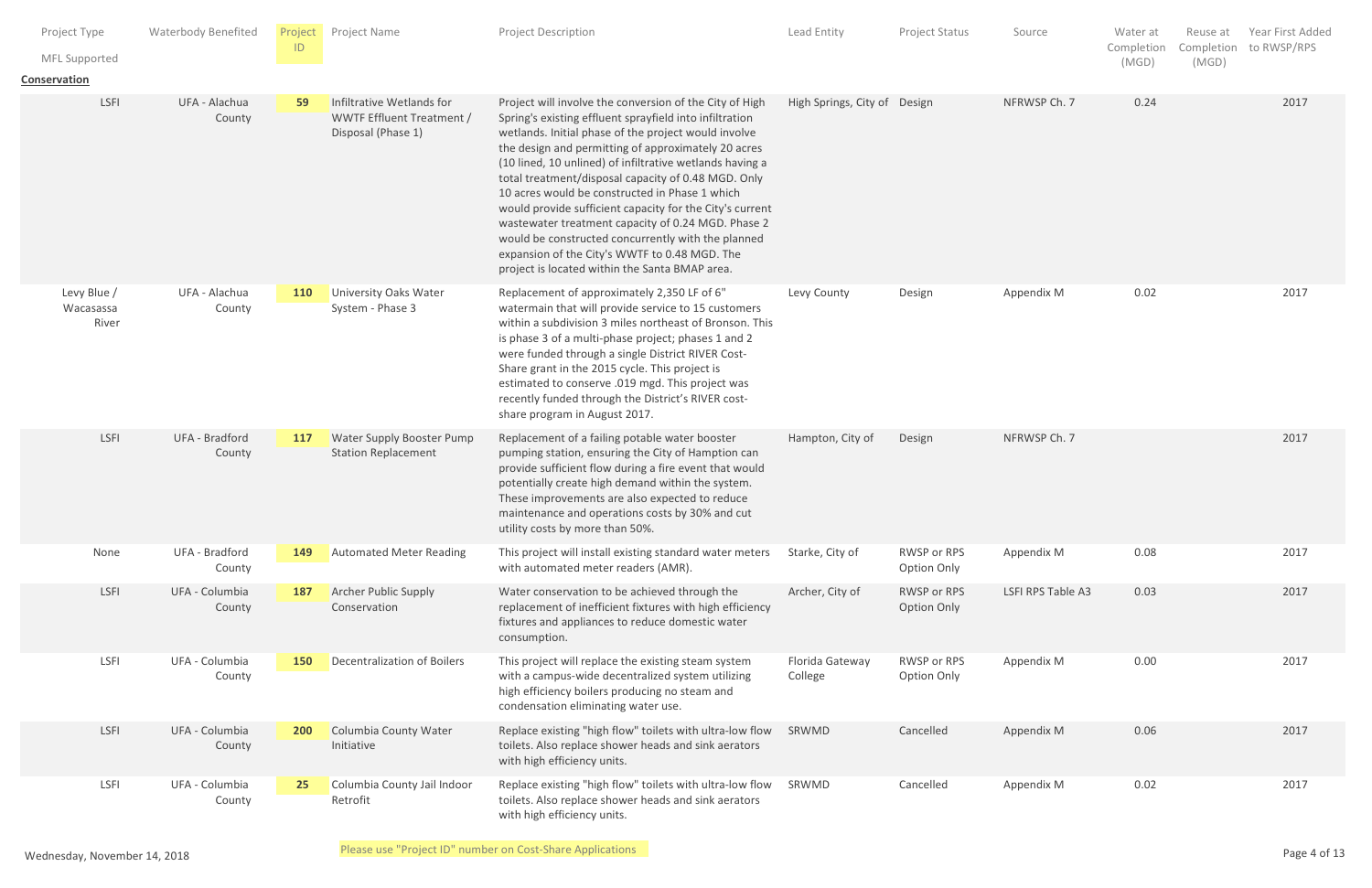| Project Type<br>MFL Supported<br>Conservation | <b>Waterbody Benefited</b>                     | ID              | Project Project Name                                                  | Project Description                                                                                                                                                                                                                                                                                                                                                           | Lead Entity                        | Project Status | Source            | Water at<br>Completion<br>(MGD) | Reuse at<br>Completion to RWSP/RPS<br>(MGD) | Year First Added |
|-----------------------------------------------|------------------------------------------------|-----------------|-----------------------------------------------------------------------|-------------------------------------------------------------------------------------------------------------------------------------------------------------------------------------------------------------------------------------------------------------------------------------------------------------------------------------------------------------------------------|------------------------------------|----------------|-------------------|---------------------------------|---------------------------------------------|------------------|
| LSFI                                          | UFA - Columbia<br>County                       | 27              | Upgrade infrastructure to<br>reduce losses                            | The Columbia County water conservation project is to<br>construct a water main extension which will reduce<br>the flushing required at the Ellisville water treatment<br>plant by 0.03 MGD.                                                                                                                                                                                   | Columbia County                    | Complete       | Appendix M        | 0.03                            |                                             | 2017             |
| LSFI                                          | UFA - Columbia<br>County                       | 63              | Lake City Plumbing Retrofit<br>(Task 1)                               | The Lake City Public and Staff Restrooms Retrofit<br>Project will upgrade 51 toilets from 1.6 gallons per<br>flush (GPF) systems to 0.8 GPF systems and upgrade<br>103 - 2.2 gallons per minute (GPM) manual faucets to<br>1.0 GPM motion detection faucets. The goal of this<br>project is to reduce the water usage of the City's 221<br>restroom plumbing fixtures by 28%. | Lake City, City of                 | Construction   | Appendix M        | 0.00                            |                                             | 2017             |
| LSFI                                          | UFA - Columbia<br>County,<br>Ichetucknee River | 43              | <b>Florida Gateway College</b><br><b>Cooling Tower Retrofit</b>       | This project will replace the college's aging cooling<br>towers with retrofitted cooling towers that will use<br>surface water from a local pond instead of potable<br>water from the aquifer.                                                                                                                                                                                | Florida Gateway<br>College         | Design         | Appendix M        | 0.09                            |                                             | 2017             |
| All                                           | UFA - Districtwide                             | 160             | Agriculture Water<br>Conservation (aka Ag Cost<br>Share Funds)        | Assess and implement water conservation BMPs as<br>part of agricultural cost-share program. The cost and<br>savings are the total for the following counties:<br>Gilchrist and Suwannee.                                                                                                                                                                                      | SRWMD/Cooperato Construction<br>rs |                | Appendix M        | 0.79                            |                                             | 2017             |
| All                                           | UFA - Districtwide                             | 157             | Agriculture Water<br><b>Conservation (aka Ag Cost</b><br>Share Funds) | Assess and implement water conservation BMPs as<br>part of agricultural cost-share program. The cost and<br>savings are the total for the following counties:<br>Alachua, Columbia, Gilchrist, Hamilton, and Suwannee.                                                                                                                                                        | SRWMD/Cooperato Construction<br>rs |                | Appendix M        | 2.01                            |                                             | 2017             |
| All                                           | UFA - Districtwide                             | 158             | Agriculture Water<br>Conservation (aka Ag Cost<br>Share Funds)        | Assess and implement water conservation BMPs as<br>part of agricultural cost-share program. The cost and<br>savings are the total for the following counties:<br>Alachua, Gilchrist, Hamilton, and Suwannee.                                                                                                                                                                  | SRWMD/Cooperato Construction<br>rs |                | Appendix M        | 0.46                            |                                             | 2017             |
| All                                           | UFA - Districtwide                             | 159             | Agriculture Water<br>Conservation (aka Ag Cost<br>Share Funds)        | Assess and implement water conservation BMPs as<br>part of agricultural cost-share program. The cost and<br>savings are the total for the following counties:<br>Gilchrist and Suwannee.                                                                                                                                                                                      | SRWMD/Cooperato Construction<br>rs |                | Appendix M        | 1.13                            |                                             | 2017             |
| Lower<br>Suwannee<br>River                    | <b>UFA - Dixie County</b>                      | 32 <sub>2</sub> | <b>Cross City Hydrant and Water</b><br>Main Replacement               | Replacement of 7 hydrants and 10 isolation valves<br>within Town's distribution network; installation of a<br>1450 feet of 6" water main, replacing lines that have<br>had recent breaks.                                                                                                                                                                                     | Dixie County                       | Design         | Outside of region | 0.00                            |                                             | <b>NA</b>        |
| None                                          | UFA - Hamilton<br>County                       | 96              | Upgrade infrastructure to<br>reduce losses                            | The Hamilton County water conservation project is to<br>install variable frequency drive controllers at the<br>water treatment plant which will reduce the flushing<br>required by 0.04 MGD.                                                                                                                                                                                  | Hamilton County                    | Complete       | Appendix M        | 0.04                            |                                             | 2017             |
| None                                          | UFA - Hamilton<br>County                       | 21              | Repair/replace leaking<br>infrastructure                              | The City of Jasper water conservation project is to<br>replace 26 leaking fire hydrants in a water resource<br>caution area. This project is expected to conserve<br>approximately 0.04 MGD.                                                                                                                                                                                  | Jasper, City of                    | Complete       | Appendix M        | 0.04                            |                                             | 2017             |
| Wednesday November 14, 2018                   |                                                |                 | Please use "Project ID" number on Cost-Share Applications             |                                                                                                                                                                                                                                                                                                                                                                               |                                    |                |                   |                                 |                                             | Page 5 of 13     |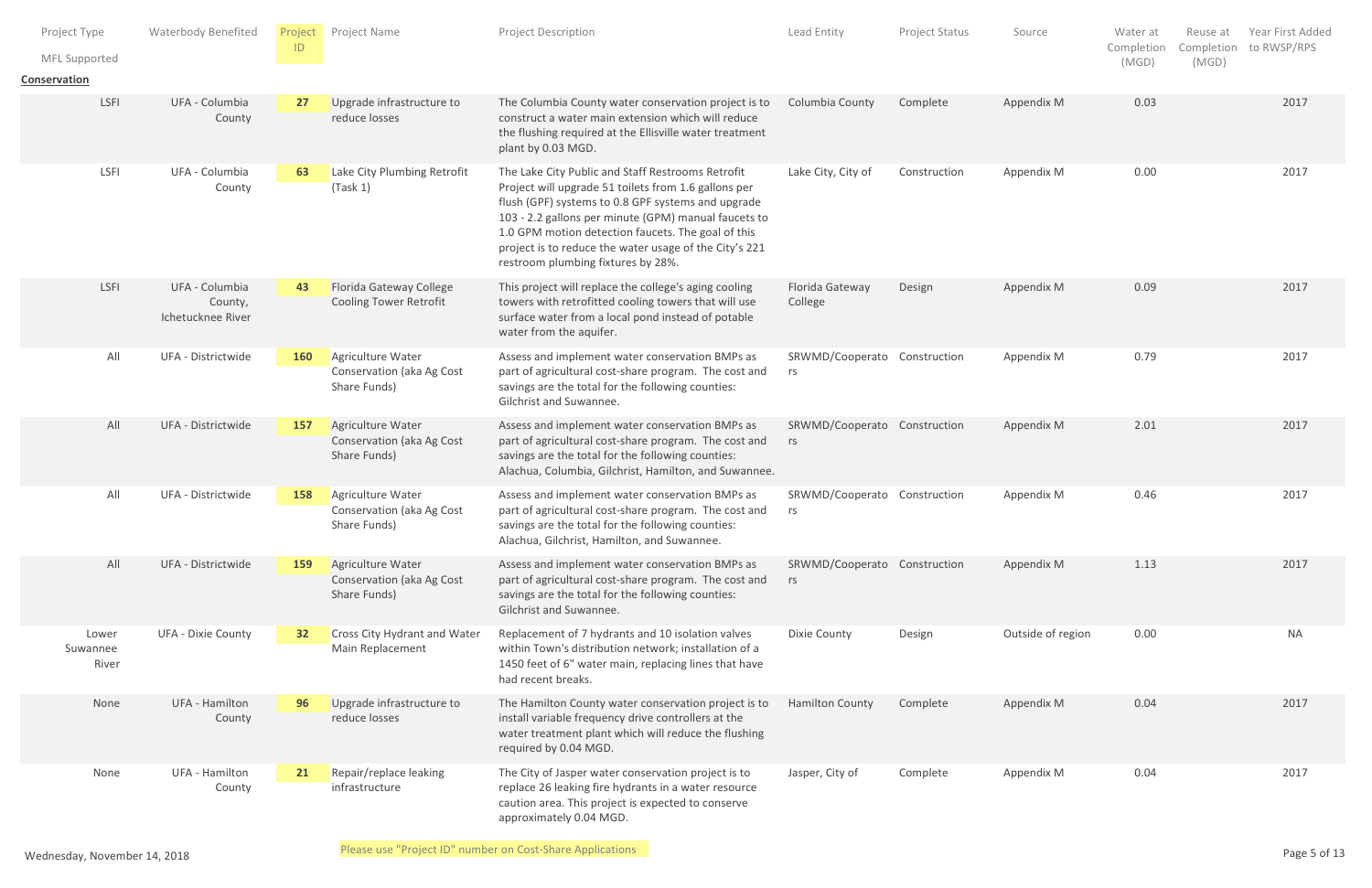| Project Type<br>MFL Supported<br>Conservation | <b>Waterbody Benefited</b>                         | D          | Project Project Name                                                                        | Project Description                                                                                                                                                                                                                                                                                                                                                                                                                                                                                                                                                                                                       | Lead Entity                                      | Project Status | Source       | Water at<br>Reuse at<br>Completion<br>Completion<br>(MGD)<br>(MGD) | Year First Added<br>to RWSP/RPS |
|-----------------------------------------------|----------------------------------------------------|------------|---------------------------------------------------------------------------------------------|---------------------------------------------------------------------------------------------------------------------------------------------------------------------------------------------------------------------------------------------------------------------------------------------------------------------------------------------------------------------------------------------------------------------------------------------------------------------------------------------------------------------------------------------------------------------------------------------------------------------------|--------------------------------------------------|----------------|--------------|--------------------------------------------------------------------|---------------------------------|
| LSFI                                          | UFA - Hamilton<br>County                           | 67         | Leaky Fire Hydrant and<br>Water Main Replacements                                           | The City of Jasper has numerous old and non-<br>operational fire hydrants. Several fire hydrants are<br>also located near a dead end water main, requiring<br>quarterly system flushing. This project will conserve<br>water through replacement of 11 leaky fire hydrants<br>and looping water lines to reduce flushing. This<br>project is estimated to preserve .011 mgd. This<br>project was funded through the District's RIVER cost-<br>share program in August 2017.                                                                                                                                               | Jasper, City of                                  | Design         | Appendix M   | 0.01                                                               | 2017                            |
| None                                          | UFA - Levy County                                  | <b>109</b> | Repair/replace leaking<br>infrastructure                                                    | Levy County water conservation project involves<br>replacing leaking pipes and service connections<br>estimated to reduce water loss by 0.003 MGD                                                                                                                                                                                                                                                                                                                                                                                                                                                                         | Levy County<br>(University Oaks<br>Water System) | Complete       | Appendix M   | 0.00                                                               | 2017                            |
| None                                          | UFA - Madison<br>County                            | 23         | Repair/replace leaking<br>infrastructure                                                    | The City of Madison (Barrsfield) water conservation<br>project is to replace a 12-inch check valve which will<br>reduce Madison's water loss by 0.03 MGD.                                                                                                                                                                                                                                                                                                                                                                                                                                                                 | Madison<br>(Barrsfield), City of                 | Complete       | Appendix M   | 0.03                                                               | 2017                            |
| None                                          | UFA - Madison<br>County                            | <b>199</b> | Repair/replace leaking<br>infrastructure                                                    | The City of Madison (Solenoid) water conservation<br>project is to install two solenoid valves which will<br>reduce Madison's water loss by 0.01 MGD.                                                                                                                                                                                                                                                                                                                                                                                                                                                                     | Madison<br>(Solenoid), City of                   | Complete       | Appendix M   | 0.01                                                               | 2017                            |
| LSFI / Lower<br>Suwannee<br>River             | UFA - Suwannee<br>Co, Gilchrist Co,<br>Columbia Co | 89         | <b>Precision Agriculture</b>                                                                | The project will provide cost share funds to<br>agricultural producers within the District BMAP areas<br>to implement precision management technology.<br>Additional priority will be given to producers within<br>both the BMAP and Florida Outstanding Springs<br>areas. The project will assist producers implement<br>practices that allow for precision nutrient and<br>irrigation management. This project is anticipated to<br>reduce TN by 7,500,000 pounds per year and conserve<br>8 mgd.                                                                                                                       | <b>Local Producers</b>                           | Construction   | NFRWSP Ch. 7 | 8.00                                                               | 2017                            |
| LSFI                                          | UFA - Suwannee<br>Co, Gilchrist Co,<br>Columbia Co |            | Dairy Wastewater<br><b>Conservation &amp; Nutrient</b><br><b>Optimization Project (ACS)</b> | The Dairy Wastewater Water Conservation & Nutrient<br>Optimization Project will improve the management of<br>dairy wastewater by increasing storage pond sizes to<br>achieve greater nutrient uptake and irrigation<br>efficiencies. By having additional storage in<br>wastewater storage ponds, dairies can more<br>effectively manage effluent irrigation. This project is<br>estimated to reduce nutrient loadings by 62,000<br>pounds annually and increase irrigation efficiency by<br>saving an estimated 0.3 mgd, benefitting springs<br>within Upper and Lower Santa Fe Basins and Middle<br>and Lower Suwannee. | <b>Local Producers</b>                           | Construction   | NFRWSP Ch. 7 | 0.30                                                               | 2017                            |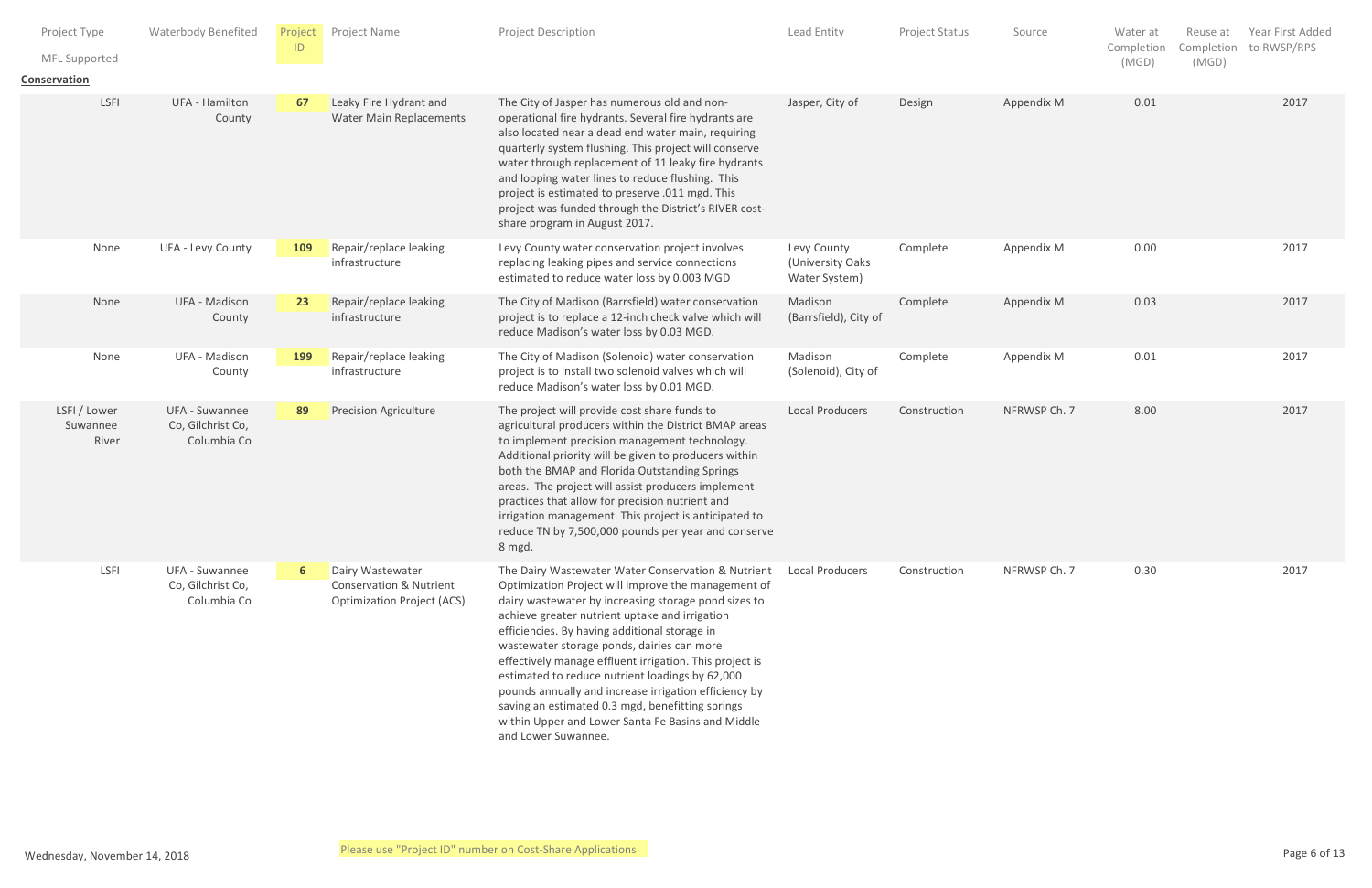| Project Type<br>MFL Supported<br><b>Conservation</b> | <b>Waterbody Benefited</b>                         | ID  | Project Project Name                                                                      | Project Description                                                                                                                                                                                                                                                                                                                                                                                                                                                                                                                                                                                                                                           | Lead Entity            | Project Status | Source       | Water at<br>Completion<br>(MGD) | Reuse at<br>Completion to RWSP/RPS<br>(MGD) | Year First Added |
|------------------------------------------------------|----------------------------------------------------|-----|-------------------------------------------------------------------------------------------|---------------------------------------------------------------------------------------------------------------------------------------------------------------------------------------------------------------------------------------------------------------------------------------------------------------------------------------------------------------------------------------------------------------------------------------------------------------------------------------------------------------------------------------------------------------------------------------------------------------------------------------------------------------|------------------------|----------------|--------------|---------------------------------|---------------------------------------------|------------------|
| LSFI                                                 | UFA - Suwannee<br>Co, Gilchrist Co,<br>Columbia Co |     | Improved Nutrient<br><b>Application Practices in Dairy</b><br>Operations (Phase 2) (ACS)  | The Improved Nutrient Application Practices in Dairy<br>Operations project will assist dairy operations in<br>reducing nutrient leaching by an estimated 34,000<br>pounds annually while saving an estimated 0.32 mgd.<br>Within the District, most dairies use overhead impact<br>sprinklers on center pivots to apply their effluent. The<br>project will enable the dairies to retrofit their<br>irrigation systems from overhead impact sprinklers to<br>drop nozzles and therefore, apply wastewater more<br>uniformly over their crops.                                                                                                                 | <b>Local Producers</b> | Construction   | NFRWSP Ch. 7 | 0.32                            |                                             | 2017             |
| LSFI                                                 | UFA - Suwannee<br>Co, Gilchrist Co,<br>Columbia Co |     | Dairy Wastewater System<br>Improvement                                                    | The project will provide cost share funds to dairies<br>throughout the Middle Suwannee and Lower Santa Fe<br>watershed to improve their wastewater systems.<br>Improvements could include additional wastewater<br>storage, advance manure solids separation, and/or<br>advanced treatment technologies. The project will<br>result in approximately 10,000 pounds of nutrient<br>reductions each year in addition to conserving<br>approximately 0.14 mgd. The project will benefit the<br>springs along the Middle Suwanee and Lower Santa Fe<br>river basins.                                                                                              | <b>Local Producers</b> | Construction   | NFRWSP Ch. 7 | 0.14                            |                                             | 2017             |
| LSFI, Lower<br>Suwannee<br>River                     | UFA - Suwannee<br>Co, Gilchrist Co,<br>Columbia Co |     | Suwannee BMAP Center<br><b>Pivot Retrofits Water</b><br><b>Conservation Project</b>       | The Suwannee BMAP Center Pivot Retrofits Water<br>Conservation Project will assist agricultural operations<br>in retrofitting approximately 120 center pivot<br>irrigation systems to make them more efficient.<br>Increasing the efficiency of center pivots allows<br>agriculture operations to use less water when<br>irrigating crops. A 5.26 mgd reduction is estimated in<br>the withdrawal from center pivot irrigation use due to<br>cost share retrofits along the Middle and Lower<br>Suwannee River on the groundwater discharge to<br>rivers and springs in the District.                                                                         | <b>Local Producers</b> | Construction   | NFRWSP Ch. 7 | 5.26                            |                                             | $\sf NA$         |
| LSFI / Lower<br>Suwannee<br>River                    | UFA - Suwannee<br>Co, Gilchrist Co,<br>Columbia Co | 103 | Sustainable Suwannee Pilot<br>Program - Low Input<br>Agriculture and Land<br>Conservation | The Sustainable Suwannee Pilot Program will<br>incentivize land uses that conserve water and reduce<br>nutrient loading. Agricultural operations within<br>specific springsheds will be invited to submit<br>proposals to transition to less intensive cropping<br>systems, change the type of cropping system or<br>agriculture crop altogether, including changes to<br>silviculture, or change the land use to a fallow or<br>native landscape for a certain amount of time or even<br>a permanent conservation easement. The project is<br>anticipated to reduce nutrients by 375,000 pounds<br>per year and conserve approximately 5.10 mgd of<br>water. | <b>Local Producers</b> | Design         | NFRWSP Ch. 7 | 5.10                            |                                             | 2017             |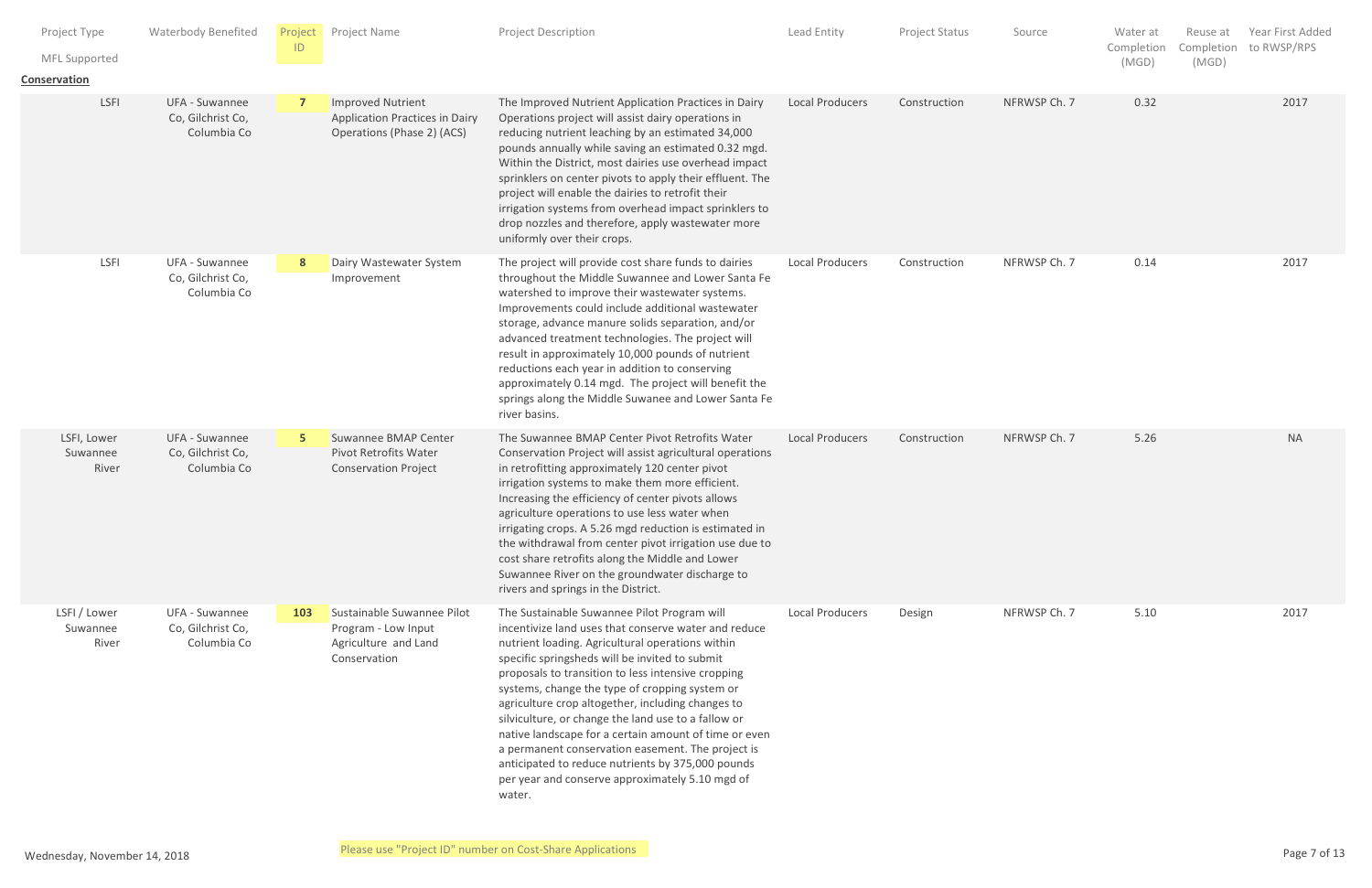| Project Type<br>Conservation             | MFL Supported | <b>Waterbody Benefited</b> | Project<br> D | Project Name                                                             | Project Description                                                                                                                                                                                                                                                                                        | Lead Entity                                       | Project Status                    | Source     | Water at<br>Completion<br>(MGD) | Reuse at<br>Completion<br>(MGD) | Year First Added<br>to RWSP/RPS |
|------------------------------------------|---------------|----------------------------|---------------|--------------------------------------------------------------------------|------------------------------------------------------------------------------------------------------------------------------------------------------------------------------------------------------------------------------------------------------------------------------------------------------------|---------------------------------------------------|-----------------------------------|------------|---------------------------------|---------------------------------|---------------------------------|
|                                          | None          | Upper Santa Fe<br>River    | 144           | Lawtey Water Main<br>Replacement                                         | Replacement of the cities water distribution system.<br>Reduction of leaks will conserve water.                                                                                                                                                                                                            | SRWMD                                             | RWSP or RPS<br>Option Only        | Appendix M | 0.01                            |                                 | 2017                            |
|                                          | None          | Upper Santa Fe<br>River    | 148           | <b>Outdoor Plumbing Retrofit</b>                                         | This project will provide a new irrigation system with<br>a smart irrigation controller and drought tolerant<br>landscape materials.                                                                                                                                                                       | Santa Fe College<br>Andrews Center<br>Main Campus | RWSP or RPS<br>Option Only        | Appendix M | 0.00                            |                                 | 2017                            |
|                                          | None          | Upper Santa Fe<br>River    | 147           | <b>Automated Meter Reading</b>                                           | This project will install existing standard water meters<br>with automated meter readers (AMR).                                                                                                                                                                                                            | Hampton, City of                                  | RWSP or RPS<br>Option Only        | Appendix M | 0.01                            |                                 | 2017                            |
|                                          | None          | Upper Santa Fe<br>River    | 146           | Upper Santa Fe Basin Freeze<br><b>Protection Conservation</b><br>Program | This project will provide cost share funding to<br>implement up to 5 acres of freeze protection high<br>tunnels to significantly reduce freeze protection water<br>demands in fresh blueberry operations. This will<br>significantly reduce groundwater use for freeze<br>protection and runoff potential. | SRWMD                                             | Cancelled                         | Appendix M | 0.10                            |                                 | 2017                            |
|                                          | None          | Upper Santa Fe<br>River    | 145           | Upper Santa Fe Basin Cypress<br>Creek Wastewater Reuse<br>System         | Installation of an advanced wastewater treatment and<br>reuse system in an existing livestock/aquaculture<br>operation to eliminate a surface water discharge to<br>the Upper Santa Fe Basin and provide nutrient<br>treatment for recirculated water.                                                     | SRWMD                                             | RWSP or RPS<br><b>Option Only</b> | Appendix M | 0.10                            |                                 | 2017                            |
|                                          | None          | Upper Santa Fe<br>River    | 47            | Repair/replace leaking<br>infrastructure                                 | The Town of Hampton water conservation project is<br>to repair the 64,000 gallon ground storage tank which<br>supplies clean water to its 179 residents. This project<br>is expected to conserve 0.01 MGD through reduced<br>flushing.                                                                     | Hampton, City of                                  | Complete                          | Appendix M | 0.01                            |                                 | 2017                            |
| <b>Data Collection</b><br>and Evaluation |               |                            |               |                                                                          |                                                                                                                                                                                                                                                                                                            |                                                   |                                   |            |                                 |                                 |                                 |
|                                          | None          | Multiple Springs           | 164           | Springs Protection                                                       | Springs Protection; District's springs protection<br>initiative involves a multifaceted approach consisting<br>of establishing minimum flows and levels (MFLs),<br>water quantity and quality monitoring, and spring<br>enhancement projects.                                                              | SRWMD                                             | Complete                          |            |                                 |                                 | <b>NA</b>                       |
|                                          | None          | Multiple Springs           | 163           | Springs Protection                                                       | Springs Protection; District's springs protection<br>initiative involves a multifaceted approach consisting<br>of establishing minimum flows and levels (MFLs),<br>water quantity and quality monitoring, and spring<br>enhancement projects.                                                              | SRWMD                                             | Complete                          |            |                                 |                                 | <b>NA</b>                       |
|                                          | None          | Multiple Springs           |               | 165 Springs Protection                                                   | Springs Protection; District's springs protection<br>initiative involves a multifaceted approach consisting<br>of establishing minimum flows and levels (MFLs),<br>water quantity and quality monitoring, and spring<br>enhancement projects.                                                              | SRWMD                                             | Complete                          |            |                                 |                                 | <b>NA</b>                       |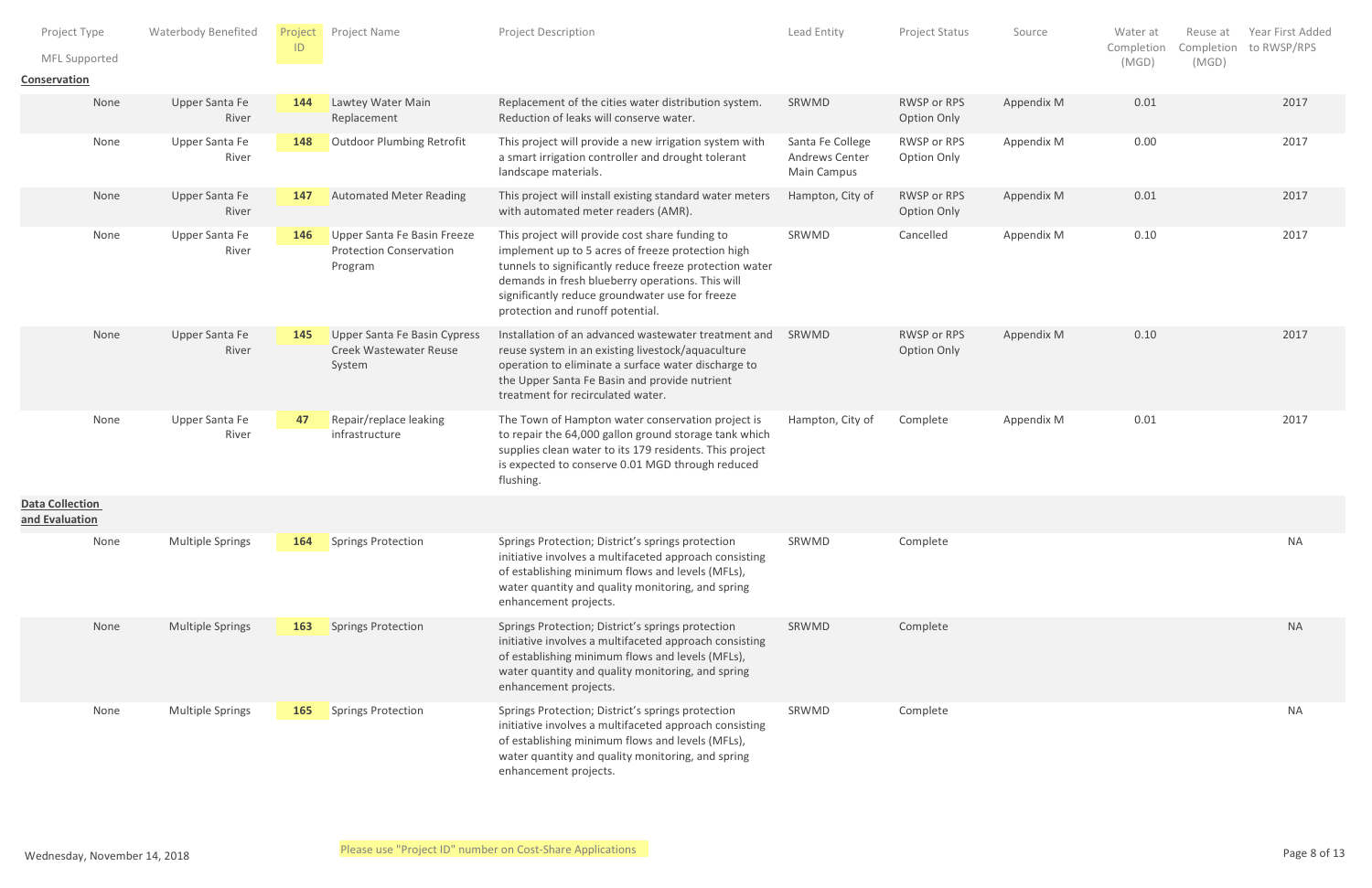| Project Type<br>MFL Supported                         |                   | <b>Waterbody Benefited</b>                                        | Project<br>ID | Project Name                                                                                                                                | <b>Project Description</b>                                                                                                                                                                                                                                                                                                                                                                                                                          | Lead Entity                   | Project Status             | Source            | Water at<br>Completion | Reuse at<br>Completion | Year First Added<br>to RWSP/RPS |
|-------------------------------------------------------|-------------------|-------------------------------------------------------------------|---------------|---------------------------------------------------------------------------------------------------------------------------------------------|-----------------------------------------------------------------------------------------------------------------------------------------------------------------------------------------------------------------------------------------------------------------------------------------------------------------------------------------------------------------------------------------------------------------------------------------------------|-------------------------------|----------------------------|-------------------|------------------------|------------------------|---------------------------------|
| <b>Data Collection</b><br>and Evaluation              |                   |                                                                   |               |                                                                                                                                             |                                                                                                                                                                                                                                                                                                                                                                                                                                                     |                               |                            |                   | (MGD)                  | (MGD)                  |                                 |
|                                                       | None              | <b>Multiple Springs</b>                                           | 166           | <b>Springs Protection</b>                                                                                                                   | Springs Protection; District's springs protection<br>initiative involves a multifaceted approach consisting<br>of establishing minimum flows and levels (MFLs),<br>water quantity and quality monitoring, and spring<br>enhancement projects.                                                                                                                                                                                                       | SRWMD                         | Complete                   |                   |                        |                        | <b>NA</b>                       |
| <b>Flood Control</b><br><b>Works</b>                  |                   |                                                                   |               |                                                                                                                                             |                                                                                                                                                                                                                                                                                                                                                                                                                                                     |                               |                            |                   |                        |                        |                                 |
|                                                       | LSFI              | Santa Fe River,<br>Ichetucknee River                              | 143           | <b>Bradford County Rayonier</b><br>South Flood Control and<br><b>Water Resource</b><br>Development Project (aka<br>Rayonier South WRD Area) | Restore natural flows, with or without aquifer<br>recharge wells.                                                                                                                                                                                                                                                                                                                                                                                   | <b>Bradford County</b>        | RWSP or RPS<br>Option Only | Appendix L        | 2.00                   | 0.00                   | 2017                            |
|                                                       | LSFI              | Santa Fe River,<br>Ichetucknee River                              | 142           | <b>Bradford Timberlands Flood</b><br><b>Control and Water Resource</b><br>Development Project (aka<br>West Ridge WRD Area)                  | Restore natural flows, with or without aquifer<br>recharge wells.                                                                                                                                                                                                                                                                                                                                                                                   | <b>Bradford County</b>        | RWSP or RPS<br>Option Only | Appendix J        | 0.90                   | 0.00                   | 2017                            |
|                                                       | LSFI              | UFA - Columbia<br>County; Santa Fe<br>River, Ichetucknee<br>River | 137           | Lake Harris Aquifer Recharge<br>Project                                                                                                     | Lake Harris had five existing 6 or 8 inch drainage wells<br>that became plugged and were nonfunctional leading<br>to flooding during high storm events. In 2004 a 16-<br>inch replacement well was drilled however additional<br>capacity was required and this project provided a<br>second 16-inch well. Both new wells provide<br>additional aquifer recharge and alleviate flooding. Old<br>wells were abandoned. Upper Floridian Aquifer (UFA) | Lake City, Columbia<br>County | Complete                   | Appendix J        | 1.12                   | 0.00                   | 2017                            |
| Groundwater<br><b>Recharge (not</b><br>including ASR) |                   |                                                                   |               |                                                                                                                                             |                                                                                                                                                                                                                                                                                                                                                                                                                                                     |                               |                            |                   |                        |                        |                                 |
|                                                       | LSFI              | Ichetucknee River                                                 | 134           | Ichetucknee Trace - Clay Hole<br>Creek / Alligator Lake Aquifer<br>Recharge and Stormwater<br>Mitigation                                    | Construct recharge wells to capture stormwater<br>runoff from Price and Alligator Creek basins.                                                                                                                                                                                                                                                                                                                                                     | Columbia County,<br>FDEP      | Construction               | Appendix J        | 4.00                   |                        | 2017                            |
|                                                       | LSFI              | Santa Fe River                                                    | <b>180</b>    | <b>Bradford County Dispersed</b><br>Water Storage and Aquifer<br>Recharge Projects                                                          | Program will evaluate wetland and floodplain<br>dispersed storage in the Santa Fe basin to augment<br>dry season streamflows                                                                                                                                                                                                                                                                                                                        | <b>Bradford County</b>        | RWSP or RPS<br>Option Only | LSFI RPS Table A2 | 1.50                   | 0.00                   | 2017                            |
|                                                       | LSFI              | Santa Fe River,<br>Ichetucknee River                              | 185           | <b>Future Water Resource</b><br><b>Development Concepts</b>                                                                                 | Potential project development to increase aquifer<br>recharge and resources                                                                                                                                                                                                                                                                                                                                                                         | SRWMD                         | RWSP or RPS<br>Option Only | LSFI RPS Table A2 | 4.00                   | 0.00                   | 2017                            |
|                                                       | Lower<br>Suwannee | Suwannee                                                          |               | Lower Suwannee Drainage<br><b>Basin Aquifer Recharge</b><br>Project                                                                         | Eliminating ditched stormwater runoff and re-<br>establishing flow patterns from the drainage basin to<br>rehydrate lakes and wetlands for natural recharge.                                                                                                                                                                                                                                                                                        | Dixie County, FDEP,<br>SRWMD  | Construction               | Appendix J        | 3.26                   |                        | 2017                            |
|                                                       |                   |                                                                   |               |                                                                                                                                             |                                                                                                                                                                                                                                                                                                                                                                                                                                                     |                               |                            |                   |                        |                        |                                 |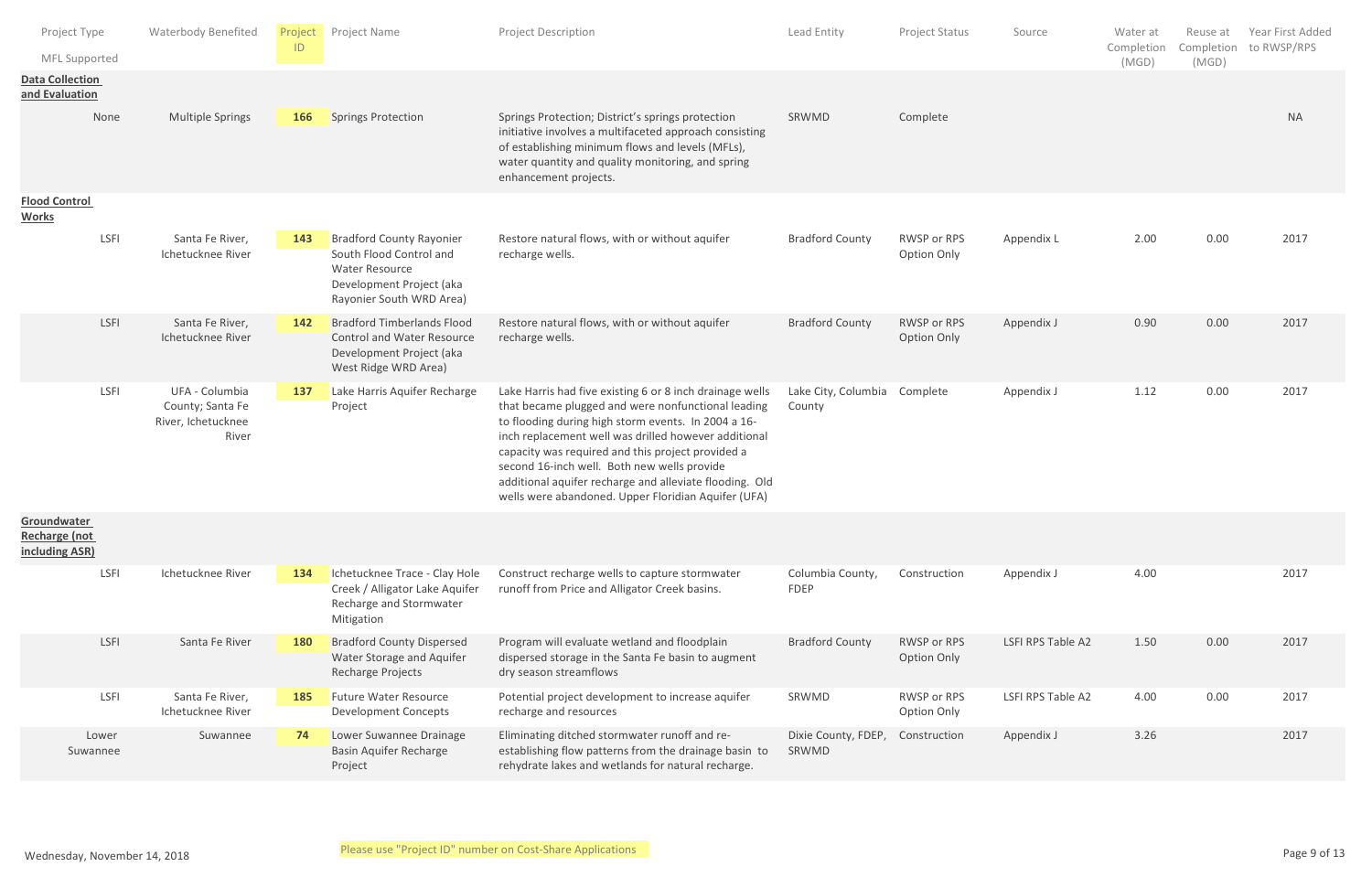| Project Type<br>MFL Supported                  | <b>Waterbody Benefited</b> | ID        | Project Project Name                                                                               | <b>Project Description</b>                                                                                                                                                                                                                                                                                                                                                                                                                                                                                                                                                                                                                                                                                                                                                                                | Lead Entity                                                                                                               | Project Status             | Source       | Water at<br>Completion<br>(MGD) | Reuse at<br>Completion<br>(MGD) | Year First Added<br>to RWSP/RPS |
|------------------------------------------------|----------------------------|-----------|----------------------------------------------------------------------------------------------------|-----------------------------------------------------------------------------------------------------------------------------------------------------------------------------------------------------------------------------------------------------------------------------------------------------------------------------------------------------------------------------------------------------------------------------------------------------------------------------------------------------------------------------------------------------------------------------------------------------------------------------------------------------------------------------------------------------------------------------------------------------------------------------------------------------------|---------------------------------------------------------------------------------------------------------------------------|----------------------------|--------------|---------------------------------|---------------------------------|---------------------------------|
| Groundwater<br>Recharge (not<br>including ASR) |                            |           |                                                                                                    |                                                                                                                                                                                                                                                                                                                                                                                                                                                                                                                                                                                                                                                                                                                                                                                                           |                                                                                                                           |                            |              |                                 |                                 |                                 |
| Lower<br>Suwannee<br>River                     | Suwannee                   | 78        | Middle Suwannee Springs<br><b>Restoration Project: Mallory</b><br>Swamp Improvements -<br>Phase II | hydrologic restoration activities on the property to<br>rehydrate roughly 1,500 acres of ponds, 4,000 acres of<br>wetlands and recharge the aquifer up to an estimated<br>10 million gallons per day.                                                                                                                                                                                                                                                                                                                                                                                                                                                                                                                                                                                                     | Dixie County,<br>Lafayette County,<br>FFWCC, Hurst<br>Family, Land<br><b>Timber and Cattle</b><br>LLC, Campbell<br>Global | Construction               | Appendix J   | 10.00                           |                                 | 2017                            |
| Lower<br>Suwannee                              | Suwannee                   | 28        | Cow Pond Drainage Basin<br>Aquifer Recharge Project                                                | Eliminating ditched stormwater runoff and re-<br>establishing flow patterns from the drainage basin to<br>recharge wells and rehydrate lakes and wetlands for<br>natural recharge.                                                                                                                                                                                                                                                                                                                                                                                                                                                                                                                                                                                                                        | Dixie County, FDEP, Design<br>SRWMD                                                                                       |                            | Appendix J   | 1.69                            |                                 | 2017                            |
| LSFI                                           | UFA - Bradford<br>County   | 139       | Brooks Sink Phase 2                                                                                | Brooks Sink, located in Bradford County, is known as<br>one of the largest cover collapse sink holes in Florida<br>and directly connects to the UFA. In the 1970s,<br>previous landowners excavated a series of ditches to<br>drain the wetlands and divert the natural flow of<br>water away from Brooks Sink. In 2015, the District,<br>partnering with Rayonier Operating Company, LLC,<br>completed the first phase of the Brooks Sink Project,<br>which involved installing a flashboard riser in the main<br>ditch to diver the water back to the sinkhole. Phase 2<br>proposes the acquisition of an additional 1,020 acres,<br>for a total project area of 2,020 acres, on which flows<br>would be redirected to the natural sink for additional<br>recharge. This project is currently unfunded. | SRWMD                                                                                                                     | RWSP or RPS<br>Option Only | Appendix J   | 0.60                            |                                 | 2017                            |
| LSFI                                           | UFA - Bradford<br>County   | <b>15</b> | <b>Brooks Sink Phase 1</b>                                                                         | Restore natural hydrologic connection to Brooks sink                                                                                                                                                                                                                                                                                                                                                                                                                                                                                                                                                                                                                                                                                                                                                      | SRWMD                                                                                                                     | Complete                   |              | 0.22                            |                                 | <b>NA</b>                       |
| <b>LSFI</b>                                    | UFA - Bradford<br>County   | 141       | Lake Sampson Basin Drainage<br>(Not Funded)                                                        | This project would replace abandoned drainage wells<br>with two new wells that will both provide aquifer<br>recharge in the Lake Sampson Basin. Flow into the<br>well(s) will be monitored via telemetry using a flume<br>and water levels. This project is estimated to provide<br>2 mgd. This project is currently unfunded.                                                                                                                                                                                                                                                                                                                                                                                                                                                                            | SRWMD/Bradford<br>County                                                                                                  | RWSP or RPS<br>Option Only | NFRWSP Ch. 7 | 2.00                            |                                 | 2017                            |
| Lower<br>Suwannee<br>River                     | UFA - Columbia<br>County   | 111       | <b>Upper Suwannee River</b><br>Regional Aquifer Recharge                                           | Installation of at least four recharge wells in the<br>Upper Suwannee River basin in locations where<br>wetlands were historically ditched and drained into<br>the river. This project intends to capture water during<br>high flow conditions that occur after large rainfall<br>events and during the winter months, provide<br>additional water quality treatment, and provide<br>significant beneficial aquifer recharge to the Upper<br>Floridan. Recharge is estimated at 4 mgd. This project<br>was funded through a FDEP FY18 springs grant in                                                                                                                                                                                                                                                    | SRWMD                                                                                                                     | Design                     | Appendix L   | 4.00                            |                                 | 2017                            |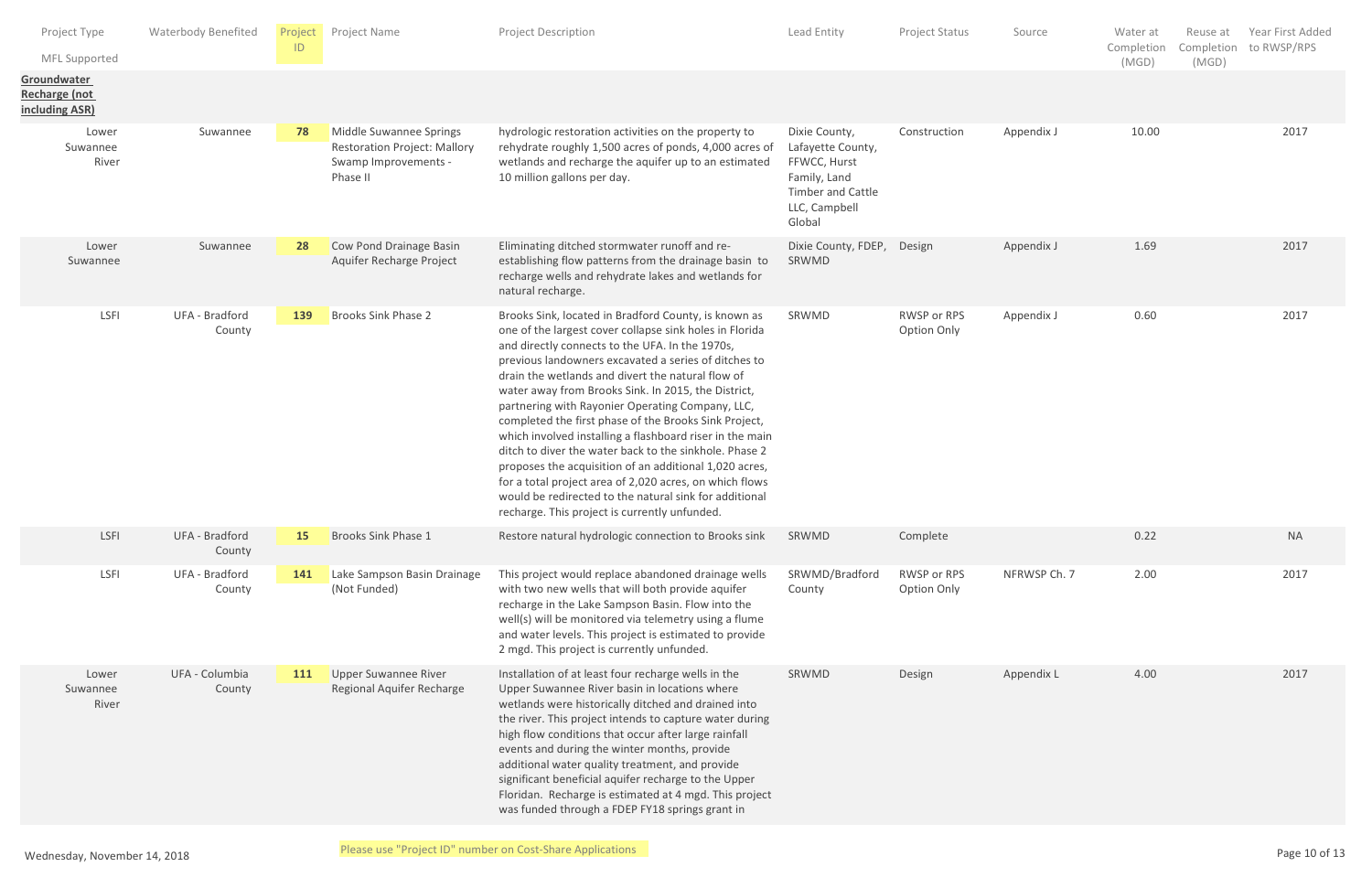|              | Project Type<br>MFL Supported                  | <b>Waterbody Benefited</b>                              | Project<br>ID | Project Name                                                                                                        | Project Description                                                                                                                                                                                                     | Lead Entity                                                                  | Project Status             | Source            | Water at<br>Completion<br>(MGD) | Reuse at<br>Completion<br>(MGD) | Year First Added<br>to RWSP/RPS |
|--------------|------------------------------------------------|---------------------------------------------------------|---------------|---------------------------------------------------------------------------------------------------------------------|-------------------------------------------------------------------------------------------------------------------------------------------------------------------------------------------------------------------------|------------------------------------------------------------------------------|----------------------------|-------------------|---------------------------------|---------------------------------|---------------------------------|
|              | Groundwater<br>Recharge (not<br>including ASR) |                                                         |               |                                                                                                                     |                                                                                                                                                                                                                         |                                                                              |                            |                   |                                 |                                 |                                 |
|              | Lower<br>Suwannee<br>River                     | UFA - Columbia<br>County                                | 94            | Scriven Avenue Drainage<br>Improvements                                                                             | Replacement of a Class V injection well in the City of<br>Live Oak. Existing well will be properly abandoned and<br>new well will be constructed of the same diameter,<br>casing depth, and total depth. Suwannee BMAP. | Live Oak, City of                                                            | Design                     | NFRWSP Ch. 7      | 0.03                            |                                 | 2017                            |
|              | Upper<br>Suwannee                              | UFA - Columbia<br>County                                | 138           | <b>Falling Creek</b>                                                                                                | This project involves a maximum daily capacity from<br>the Upper Suwannee River to Falling Creek Falls,<br>recharging the aquifer.                                                                                      | SRWMD                                                                        | RWSP or RPS<br>Option Only | Appendix J        | 10.00                           |                                 | 2017                            |
|              | Withlacoochee                                  | UFA - Madison<br>County, Madison<br><b>Blue Springs</b> | 75            | Madison Blue Spring Aquifer<br>Recharge                                                                             | Four existing drainage wells will be rehabilitated or<br>replaced to improve recharge rates.                                                                                                                            | SRWMD                                                                        | Design                     | Appendix J        | 3.40                            |                                 | 2017                            |
| <b>Types</b> | <b>Other Project</b>                           |                                                         |               |                                                                                                                     |                                                                                                                                                                                                                         |                                                                              |                            |                   |                                 |                                 |                                 |
|              | <b>LSFI</b>                                    | Santa Fe River                                          | 114           | City of Waldo Water Meter<br>Replacement                                                                            | Replacement of 543 lead free water meters to<br>improve accuracy and water quality. Meters have a<br>30 day rolling data log for enhanced customer<br>information and water conservation awareness.                     | Waldo, City of                                                               | Complete                   | LSFI RPS Table A4 | 0.01                            |                                 | 2017                            |
|              | LSFI                                           | Santa Fe River,<br>Ichetucknee River                    | 182           | <b>Optimization of Regional</b><br>Water Balance through<br>Modified Silviculture<br>Practices (Pilot Scale)        | Water use reduction to be achieved using changes in<br>silviculture                                                                                                                                                     | Alachua, Gilchrist,<br>Columbia,<br>Suwannee,<br>Bradford, Union<br>Counties | RWSP or RPS<br>Option Only | LSFI RPS Table A2 | 6.00                            | 0.00                            | 2017                            |
|              | <b>Reclaimed Water</b>                         |                                                         |               |                                                                                                                     |                                                                                                                                                                                                                         |                                                                              |                            |                   |                                 |                                 |                                 |
|              | LSFI                                           | Ichetucknee River                                       | 58            | Lake City Sprayfield<br><b>Treatment Wetlands Project</b><br>(aka Ichetucknee Water<br><b>Quality Improvements)</b> | A sprayfield will be converted into wetlands that will<br>provide additional treatment to reduce nitrogen and<br>recharge to the aquifer.                                                                               | Lake City, City of,<br>SRWMD                                                 | Complete                   | Appendix J        | 1.19                            |                                 | 2017                            |
|              | LSFI                                           | Santa Fe River                                          | <b>126</b>    | City of Archer Wastewater<br>Collection, Treatment &<br>Reuse RIVER cost share<br>project                           | Closed with no action 8/29/15. Abandon 500 OSTDS<br>and construct central wastewater system for<br>treatment and agricultural reuse system for the City<br>of Archer. WMD funds for reuse portion.                      | Archer, City of                                                              | Cancelled                  | LSFI RPS Table A4 |                                 | 0.25                            | 2017                            |
|              | LSFI                                           | Santa Fe River,<br>Ichetucknee River                    | 184           | Alachua County Conceptual<br><b>Reclaimed Water Recharge</b><br>Projects                                            | Reclaimed water Aquifer recharge                                                                                                                                                                                        | Alachua County                                                               | RWSP or RPS<br>Option Only | LSFI RPS Table A2 | 7.70                            | 0.00                            | 2017                            |
|              | LSFI                                           | Santa Fe River,<br>Ichetucknee River                    | 183           | City of Alachua Reclaimed<br>Water Aquifer Recharge<br>Project                                                      | Reclaimed water Aquifer recharge                                                                                                                                                                                        | Alachua, City of,<br>Alachua County                                          | RWSP or RPS<br>Option Only | LSFI RPS Table A2 | 0.50                            | 0.00                            | 2017                            |
|              | <b>LSFI</b>                                    | Suwannee                                                | <b>105</b>    | Suwannee Country Club<br><b>Reuse Connection</b>                                                                    | Connect the Suwannee County Club golf course to the<br>City of Live Oak reuse line; install pump station.<br>Reduce groundwater withdrawals for irrigation                                                              | Live Oak, City of                                                            | Construction               | LSFI RPS Table A4 |                                 | 0.10                            | 2017                            |
|              |                                                |                                                         |               |                                                                                                                     | Please use "Project ID" number on Cost-Share Applications                                                                                                                                                               |                                                                              |                            |                   |                                 |                                 | Dosea 11 af 12                  |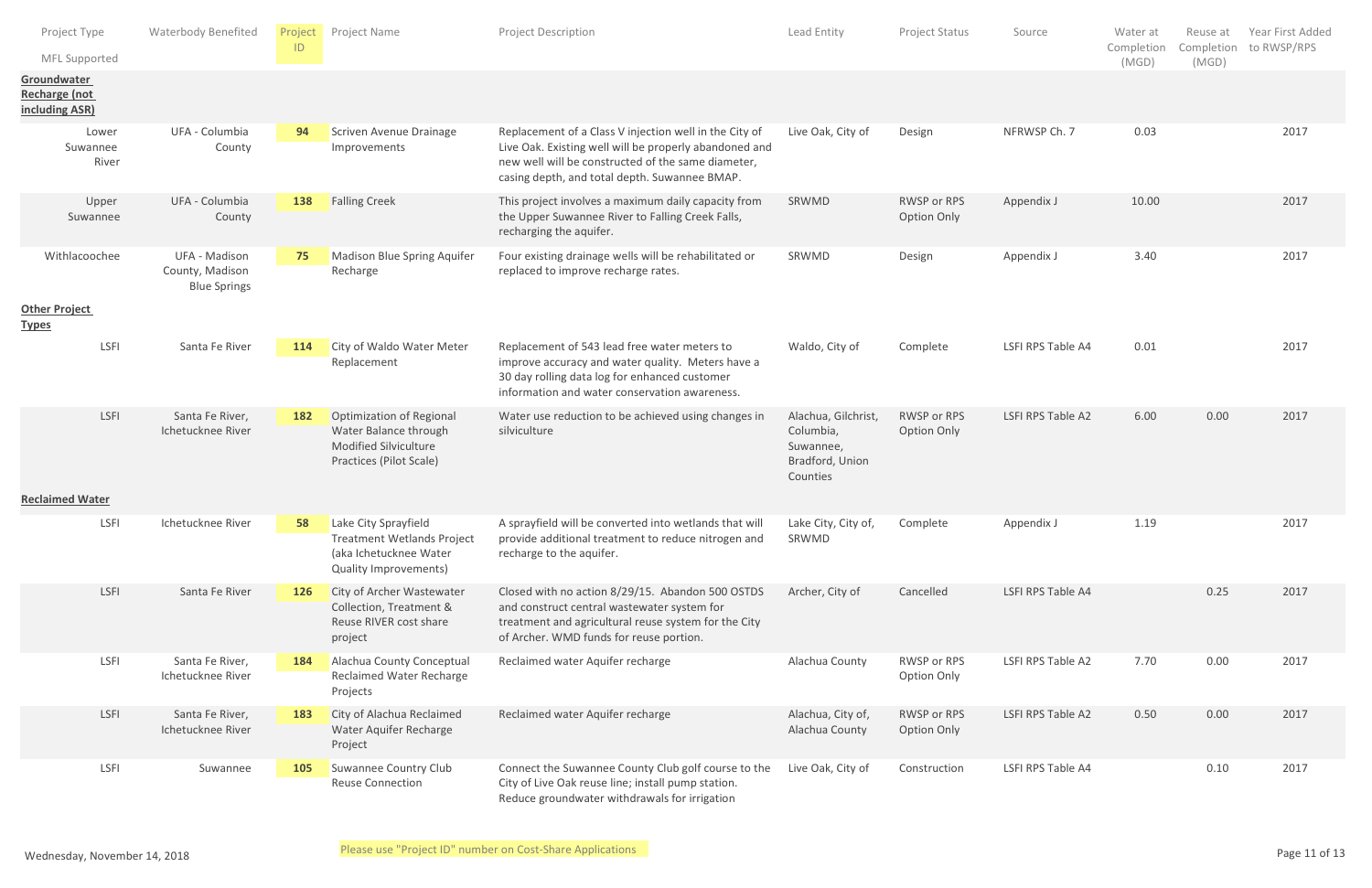| Project Type                            | Waterbody Benefited      | Project<br>ID | Project Name                                                                | <b>Project Description</b>                                                                                                                                                                                                                                                                                                                                                                               | Lead Entity                    | Project Status                    | Source            | Water at<br>Completion | Reuse at | Year First Added<br>Completion to RWSP/RPS |
|-----------------------------------------|--------------------------|---------------|-----------------------------------------------------------------------------|----------------------------------------------------------------------------------------------------------------------------------------------------------------------------------------------------------------------------------------------------------------------------------------------------------------------------------------------------------------------------------------------------------|--------------------------------|-----------------------------------|-------------------|------------------------|----------|--------------------------------------------|
| MFL Supported<br><b>Reclaimed Water</b> |                          |               |                                                                             |                                                                                                                                                                                                                                                                                                                                                                                                          |                                |                                   |                   | (MGD)                  | (MGD)    |                                            |
| LSFI                                    | Suwannee                 | 129           | Live Oak Golf Course Reuse<br><b>Connection RIVER cost-share</b><br>project | Contract cancelled, replaced with Suwannee County<br>Club reuse connection project                                                                                                                                                                                                                                                                                                                       | Live Oak, City of              | Cancelled                         | LSFI RPS Table A4 |                        | 0.00     | 2017                                       |
| LSFI                                    | UFA - Alachua<br>County  | 82            | Oakmont Groundwater<br>Recharge Wetlands                                    | Construction of groundwater recharge wetlands at<br>Oakmont subdivision.                                                                                                                                                                                                                                                                                                                                 | GRU                            | Construction                      | Appendix J        |                        | 1.00     | 2017                                       |
| None                                    | UFA - Alachua<br>County  | 156           | City of High Springs<br>Reclaimed water project                             | The City has a capacity of 0.24 MGD with a planned<br>expansion to 0.48 MGD. The goal is to offset 0.24<br>MGD of groundwater withdrawals                                                                                                                                                                                                                                                                | High Springs, City of Complete |                                   |                   |                        | 0.16     | <b>NA</b>                                  |
| None                                    | UFA - Alachua<br>County  | 153           | City of Alachua Reclaimed<br>Water Program                                  | The City operated a .937 MGD wastewater treatment<br>facility with expansion planned for 3 MGD. This<br>project was for the implementation of a 0.4 MGD<br>reuse project to offset groundwater withdrawals.<br>Initial construction was to for filtration, disinfection,<br>transmission mains, pumping, storage, supervisory<br>control and data acquisition. Future offset of 1 to 3<br>MGD potential. | Alachua, City of               | Complete                          |                   |                        |          | <b>NA</b>                                  |
| LSFI                                    | UFA - Alachua<br>County  | <b>197</b>    | <b>Oakmont Subdivision</b><br>Reclaimed Water System<br>Expansion           | Expansion of reclaimed water distribution system<br>pipelines in Oakmont subdivision to offset use of<br>potable water for irrigation. Includes additional<br>transmission and storage/pumping facilities to<br>facilitate addition of groundwater recharge wetlands<br>and/or further expansion of potable offset irrigation.                                                                           | GRU                            | RWSP or RPS<br><b>Option Only</b> | Appendix K        |                        | 0.40     | 2017                                       |
| LSFI                                    | UFA - Alachua<br>County  | 198           | <b>Reclaimed Water System</b><br><b>Expansion into New</b><br>Neighborhoods | Expansion of reclaimed water distribution system<br>pipelines to offset use of potable water for irrigation.                                                                                                                                                                                                                                                                                             | GRU                            | RWSP or RPS<br>Option Only        | Appendix K        |                        | 0.40     | 2017                                       |
| LSFI                                    | UFA - Alachua<br>County  | 83            | <b>Oakmont Reclaimed Water</b><br>Main Extension (ph. 2)                    | This project will include construction of reclaimed<br>water (RCW) mains for the internal distribution<br>network for construction of the Oakmont Subdivision,<br>Phase 2.                                                                                                                                                                                                                               | GRU                            | Construction                      | Appendix K        |                        | 0.05     | 2017                                       |
| LSFI                                    | UFA - Columbia<br>County | 22            | City of Lake City Reclaimed<br>Water System Upgrade<br>(Phase 1)            | Installation of 2.7 miles of reclaimed water main to<br>increase the amount of reclaimed water users.                                                                                                                                                                                                                                                                                                    | SRWMD                          | RWSP or RPS<br>Option Only        | Appendix K        |                        | 0.54     | 2017                                       |
| None                                    | UFA - Columbia<br>County | 151           | City of Lake City Reclaimed<br>Water Program Ph 1                           | The City operated a 3 MGD wastewater treatment<br>with a restricted access sprayfield for disposal. This<br>project was for the implementation of a 1 MGD reuse<br>project with expansion capabilities. Initial<br>construction was for water treatment, transmission<br>mains, pumping, storage, supervisory control and<br>data acquisition.                                                           | Lake City, City of             | Complete                          |                   |                        | 1.00     | <b>NA</b>                                  |